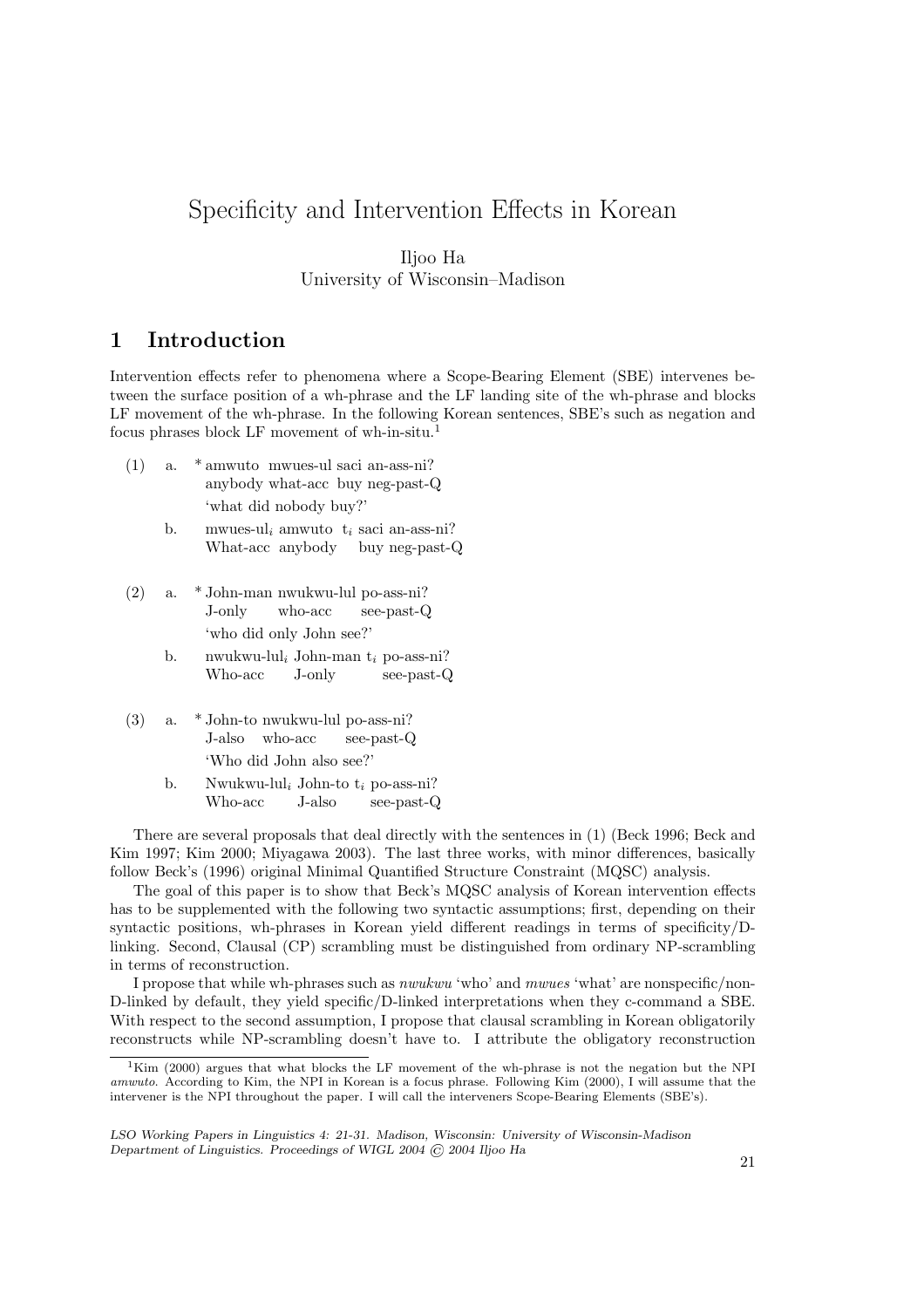properties of the clausal scrambling to the semantic condition that all variables should be of type e. Finally, I show that with these two assumptions and with Pesetsky's (1987) analysis on D-linking, Beck's MQSC analysis nicely handles all the relevant data in Korean.

The organization of the paper is as follows; in section 2, I introduce Beck's (1996) MQSC analysis and provide two counterexamples to her proposal. Section 3 deals with the distribution of (non)specific wh-phrases. In this section, I show that the assignment of specific/D-linked interpretations to wh-phrases depends on the structural relation between wh-phrases and SBE's. In section 4, I propose that Korean intervention effects are directly related to whether wh-phrases are interpreted as specific/D-linked or not. In other words, I propose that specific/D-linked whphrases cancel out intervention effects. I also provide evidence from two independent phenomena to support this hypothesis. In section 5, adopting Pesetsky's (1987) classic analysis on (non-)Dlinked wh-phrases, I provide an analysis of the counterexamples to Beck's proposal.

### 2 Beck's (1996) MQSC and Counterexamples

Since the structures of the sentences in  $(1-3)$  are identical, let us take  $(2)$  for the illustration of Beck's analysis. Under her assumption that wh-phrases in Korean unambiguously undergo LF-movement, the LF representation of (2) will be (3).

(4) a. LF: 
$$
[
$$
 Nwukwu-lul<sub>i</sub> [ John-man (SBE)  $[t_i^L$  po ]-ass ]-ni ]? (= 2a)  $\lambda$  [  $\lambda$  [  $t_i$  [  $t_i$  [  $t_i$  [  $t_i$  [  $t_i$  [  $t_i$  [  $t_i$  [  $t_i$  [  $t_i$  [  $t_i$  [  $t_i$  [  $t_i$  [  $t_i$  [  $t_i$  [  $t_i$  [  $t_i$  [  $t_i$  [  $t_i$  [  $t_i$  [  $t_i$  [  $t_i$  [  $t_i$  [  $t_i$  [  $t_i$  [  $t_i$  [  $t_i$  [  $t_i$  [  $t_i$  [  $t_i$  [  $t_i$  [  $t_i$  [  $t_i$  [  $t_i$  [  $t_i$  [  $t_i$  [  $t_i$  [  $t_i$  [  $t_i$  [  $t_i$  [  $t_i$  [  $t_i$  [  $t_i$  [  $t_i$  [  $t_i$  [  $t_i$  [  $t_i$  [  $t_i$  [  $t_i$  [  $t_i$  [  $t_i$  [  $t_i$  [  $t_i$  [  $t_i$  [  $t_i$  [  $t_i$  [  $t_i$  [  $t$ 

To account for the contrast between (4a) and (4b), Beck (1996) proposes the following constraints:

- (5) Quantifier Induced Barrier (QUIB) The first node that dominates a quantifier, its restriction and its nuclear scope is a Quantifier Induced Barrier.
- (6) Minimal Quantified Structure Constraint (MQSC) If an LF trace  $\beta$  is dominated by a QUIB  $\alpha$ , then the binder of  $\beta$  must also be dominated by  $α$ .

In (4a), while the LF trace of the wh-phrase is dominated by a QUIB, the binder of the wh-phrase is not. Thus, the sentence is ungrammatical by definition. On the other hand, in (4b), the LF trace of the wh-phrase and its binder (Q-operator) are outside the scope of the QUIB. Thus, (4b) is grammatical. Notice that under Beck's analysis, scrambling in overt syntax does not reconstruct. If the scrambled wh-phrases were reconstructed to its base position, the sentence would be ungrammatical just like (4a).

In addition, Beck argues that her analysis also holds for sentences in which wh-phrases undergo long-distance scrambling.

- (7) a. \* Amwuto [ Mary-ka nwukwu-lul mannass-tako ] sayngkakhaci an-ni? Anybody M-nom who-acc met-comp think neg-Q 'whom does nobody think Mary met?'
	- b. Nwukwu-lul<sub>i</sub> amwuto [Mary-ka  $t_i$  mannass-tako] sayngkakhaci an-ni? Who-acc anybody M-nom met-comp think neg-Q

In (7a), since the embedded wh-phrase nwukwu has wide scope, it needs to move up to the Spec of the matrix CP at LF. This movement induces ungrammaticality since the binder of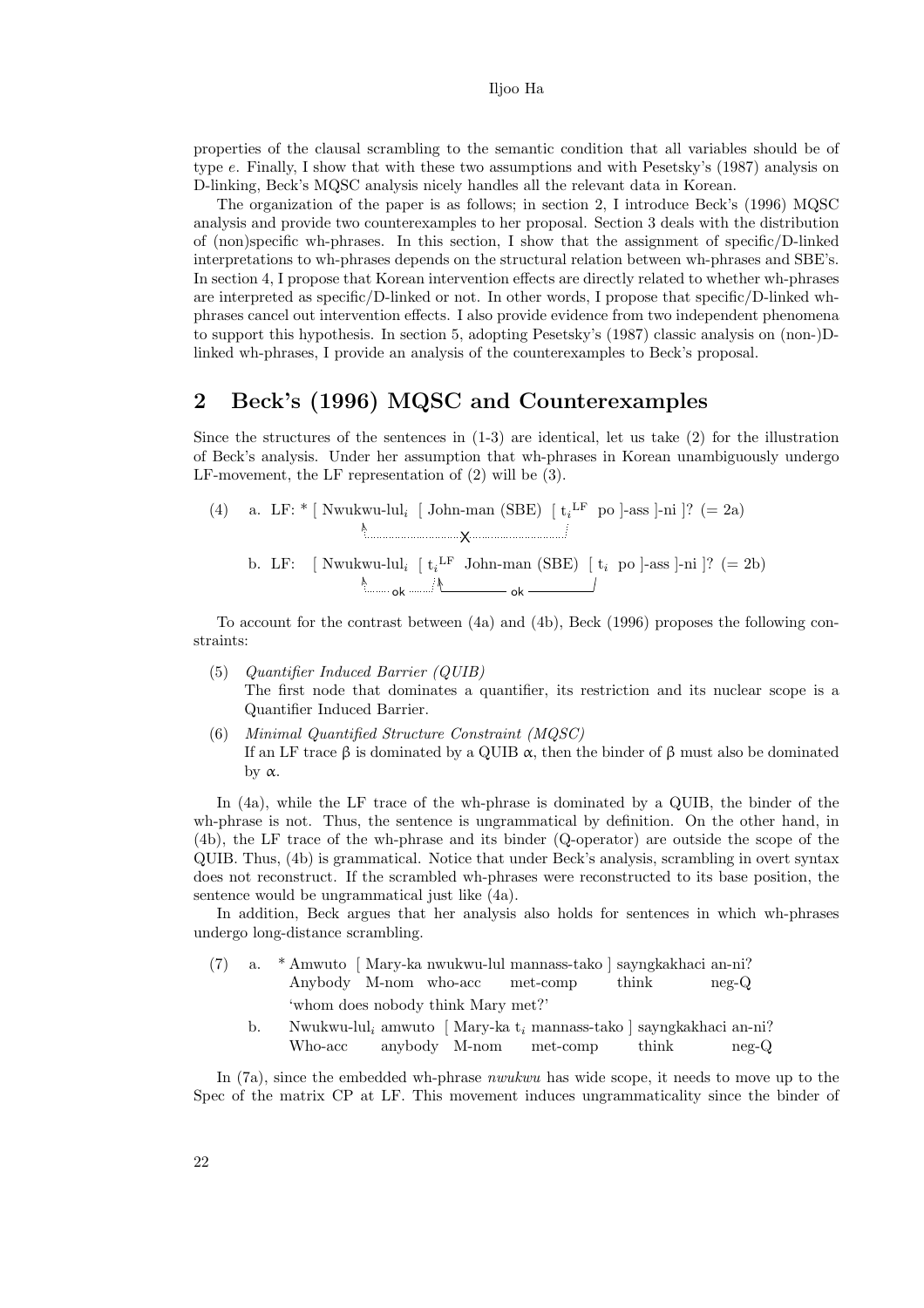the wh-phrase is not dominated by the QUIB. On the other hand, in (7b), the embedded whphrase undergoes long-distance scrambling out of the QUIB. Thus, neither the LF trace of the wh-phrase or its binder is in the scope of the QUIB.<sup>2</sup>

However, when we take other possibilities of scrambling into consideration, Beck's (1996) analysis no longer works. Consider the following sentences.

| (8) | a. | John-un [ Mary-ka nwukwu-lul mannass-tako ] sayngkakha-ni?                                                                         |
|-----|----|------------------------------------------------------------------------------------------------------------------------------------|
|     |    | $\text{think-Q}$<br>M-nom who-acc met-comp<br>J-top                                                                                |
|     |    | 'Who does John think that Mary loves?'                                                                                             |
|     | b. | [ Mary-ka nwukwu-lul mannass-tako $\vert_i$ John-un t <sub>i</sub> sayngkakha-ni?<br>M-nom who-acc met-comp<br>think-O<br>$J$ -top |
| (9) |    | a. * Amwuto   Mary-ka nwukwu-lul mannass-tako   sayngkakhaci an-ni?<br>anybody M-nom who-acc met-comp<br>think<br>$neq$ - $Q$      |
|     |    | 'Who does nobody think Mary met?'                                                                                                  |
|     |    | $\mu$ $\ast$ [Mourtin multiple of monographs ] commute to complete the inter-                                                      |

- b. \* [Mary-ka nwukwu-ul mannass-tako ]<sub>i</sub> amwuto t<sub>i</sub> sayngkakhaci an-ni? M-nom who-acc met-comp anybody think neg-Q
- c. Mary-man [ nwukwu-lul<sub>i</sub> amwuto  $t_i$  mannaci an-ass-tako ] sayngkakha-ni? M-only who-acc anyone meet-neg-past-comp think-Q 'Who is the one that only Mary thinks that nobody met?'

(8) shows that the whole embedded clause containing the wh-phrase can scramble to sentenceinitial position in Korean. Notice that  $(8a)/(8b)$  and  $(9a)/(9b)$  are minimally different in that the matrix subjects in the latter pair are NPI's (which are interveners) and the ones in the former are not. The ungrammaticality of sentence (9a) is expected, since a SBE in the subject position blocks LF movement of the wh-phrase. However, the ungrammaticality of (9b) is unexpected under Beck's analysis; the surface position of the wh-phrase is higher than intervener amwuto. Thus, at LF, the NPI does not block LF movement of the wh-phrase at all. The sentence is expected to be grammatical but it isn't. (9c) is more complex; the sentence has two SBE's: the NPI amwuto in the embedded clause; and the focus phrase Mary-man 'Mary also' in the matrix subject position. In this sentence, the wh-phrase does not undergo long-distance scrambling. Instead, it scrambles to the left peripheral position of the embedded clause. Under Beck's account, this sentence should be ungrammatical since the scrambled wh-phrase is still inside the scope of the focus phrase *Mary-man*. However, the sentence is grammatical. (9b) and (9c) are unexplained under Beck's (1996) MQSC analysis.

In the next section, I will show that there is an interpretational difference between wh-phrases that undergo scrambling and wh-in-situ in Korean.

## 3 Syntax of Specificity/D-linking in Korean

In fact, we can find one interesting fact from the data introduced above. Compare the positions of the wh-phrases in the grammatical sentences with the position of the wh-phrases in the ungrammatical sentences from (1) and (9). In the grammatical sentences, the wh-phrases occupy the (matrix/embedded) clause-initial position. In the ungrammatical sentences, on the other hand, the wh-phrases occupy their base positions. From this fact, it is not unreasonable to assume that the grammaticality of the relevant sentences has to do with the surface position of the wh-phrases. Indeed, there is an interpretational difference between the wh-in-situ and the wh-phrases in clause-initial positions.

Consider (1a) and (1b), for example. When a speaker asks questions like (1a) in which the wh-phrase is in situ, she/he does not have in mind a particular set over which the choice of mwues

<sup>&</sup>lt;sup>2</sup> According to Beck, an NPI marks the scope of the negation.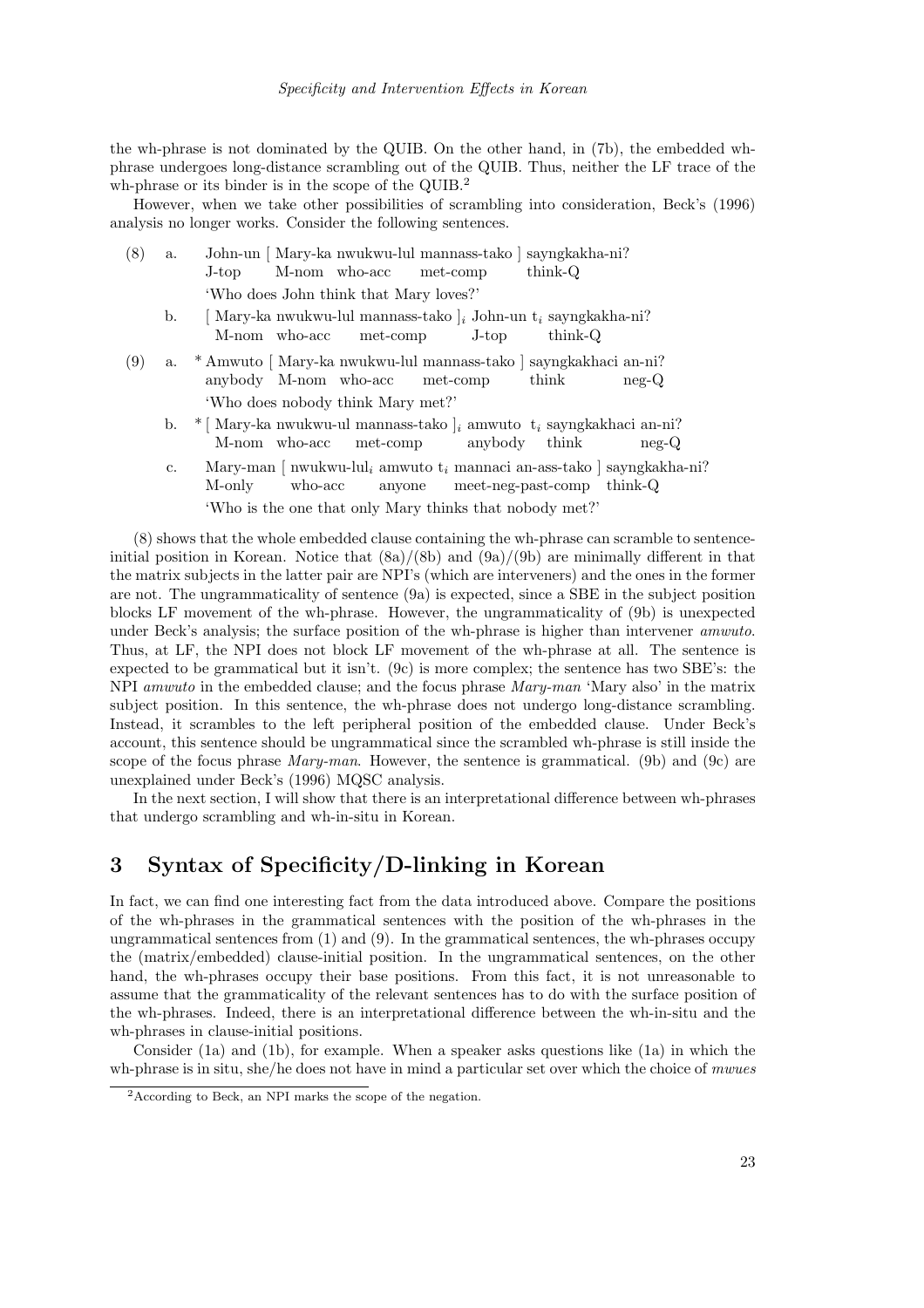'what' ranges. This amounts to saying that the wh-phrase in (1a) is non-D-linked/nonspecific in the sense of Pesetsky  $(1987)$  and En $\varsigma$  (1991). On the other hand, (1b) has the wh-phrase in clause-initial position (a scrambled position) and an answer to this question should pick out something from the set specified in a previous discourse. In other words, the scrambled whphrase has a D-linked/specific interpretation. In this respect, one might hypothesize that there is a certain correlation between the surface position of wh-phrases and their interpretation.<sup>3</sup> I believe that this hypothesis is ultimately on the right track. However, we need to elaborate this assumption based on the data in (10-12).

- (10) Mary-man sey haksayng-ul mannass-ta. M-only three student-acc met-decl.
	- a. 'Only Mary met three students'
	- b. 'There are three specific students and only Mary met them'
- (11) Sey Three student-acc M-only haksayng-ul<sub>i</sub> Mary-man  $t_i$  mannass-ta. met-decl. 'There are three specific students and only Mary met them'
- (12) Sey Three student-acc M-nom haksayng-ul $i$ Mary-ka $\mathbf{t}_i$ mannass-ta. met-decl.
	- a. 'Mary met three students'
	- b. 'There are three specific students and it is Mary who met them' (with focal stress on the preverbal subject)

In (10), the subject is the focus phrase *Mary-man* 'only Mary' and the object is a numeral indefinite sey haksayng 'three students'. This indefinite object can either be specific or nonspecific. In fact, the specific reading is a little bit hard to get. However, when a context is well established, it is not impossible for the object to yield the specific interpretation. Interestingly, in (12), when the object undergoes scrambling across the subject, it has only the specific reading. So far, the data indicate that our hypothesis is on the right track. However, (12) reveals that the hypothesis is an overgeneralization. In  $(12)$ , the object sey haksayng 'three students' scrambles to sentence-initial position. Notice that the subject of the sentence has the nominative case morpheme -ka, not the focus particle. In this case, the sentence has two readings. When the sentence is uttered with an ordinary intonation, the scrambled object yields the nonspecific reading. On the other hand, if we stress on the subject  $Mary-ka$ , the scrambled object obligatorily yields the specific reading. The (12a) reading undermines the hypothesis above in that even though the object is in sentence-initial position, it has the nonspecific reading.

(12) shows that the interpretation of the indefinite NP is dependent not on the syntactic position of the indefinite NP's *per se*, but on their syntactic positions with respect to Scope-Bearing Elements such as focus and negation. Under the assumption that the subject with a focal stress in (12) is also a focus phrase, the data above show that indefinite NP's in Korean are specific only when they have a Scope-Bearing Element to c-command. Based on this, I propose a condition that predicts the distribution of specific NP's in Korean.

(13) Specificity Interpretation Condition

If an indefinite NP c-commands a Scope-Bearing Element in overt syntax, it must be specific.

The condition above does not predict all the distribution of specific NP's, since, as shown in (10), the specific interpretation is also facilitated by various discourse contexts. However, the

<sup>3</sup>For a similar proposal, see Son (2001).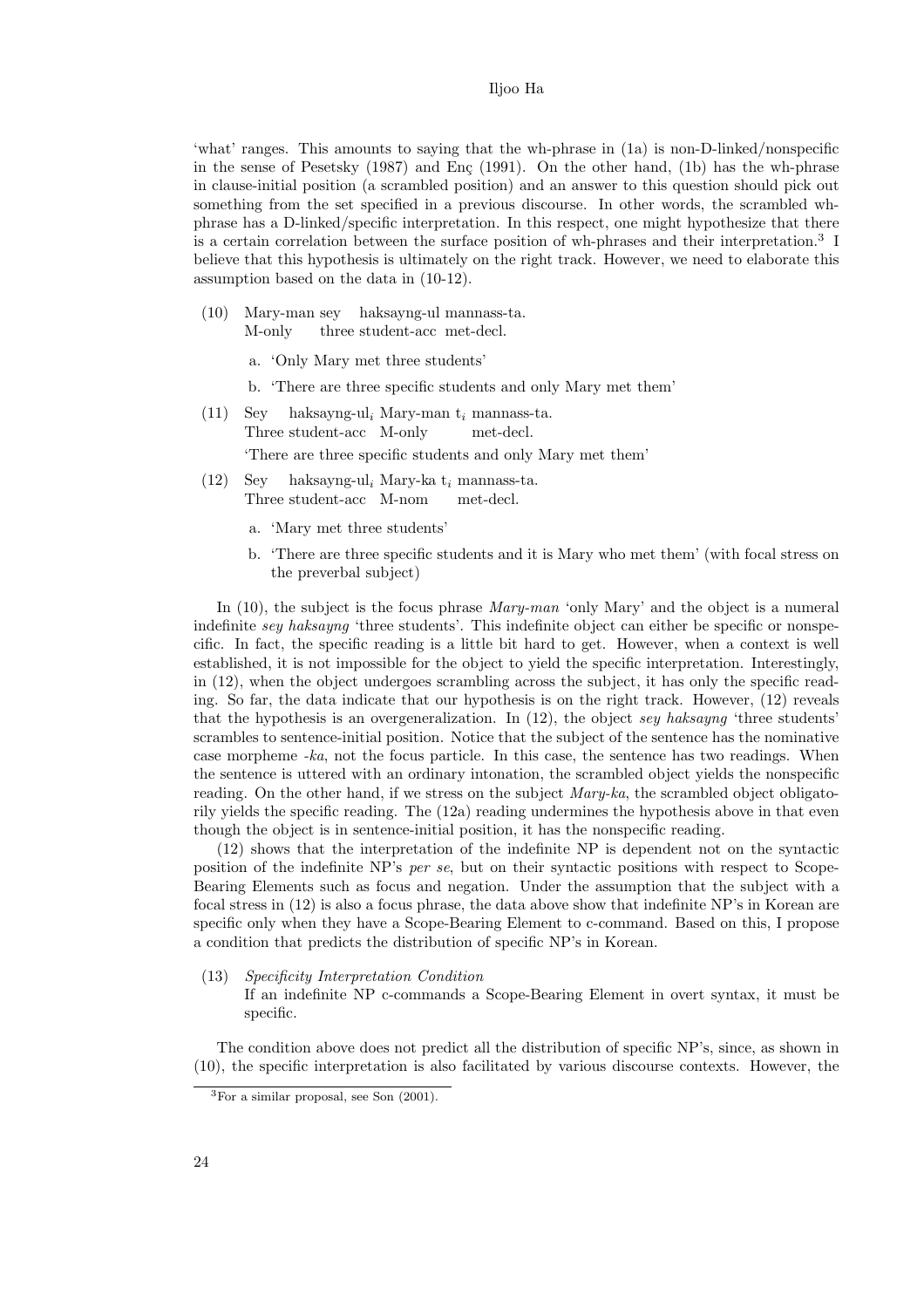condition in (13) does predict when the specific reading of indefinite NP's is obligatory within certain structural configurations.

I propose that the condition in (13) is also responsible for wh-phrases in Korean. According to Karttunen (1977), wh-phrases are existentially quantified indefinites, and Watanabe (1992) and Hagstrom (1998) decompose Korean and Japanese wh-phrases into a Q-operator and an indefinite NP. In this respect, the interpretation of wh-phrases in Korean has to follow from the Specificity Interpretation Condition in (13).

Returning to the sentences in (1-3), in the (b) sentences, the wh-phrases in clause-initial position c-command the Scope-Bearing Elements. Thus, they are specific/D-linked. On the other hand, the wh-in-situ in the (a) sentences are nonspecific. Now I provide empirical data in favor of the Specificity Interpretation Condition proposed above.

It is a well-known fact that Korean wh-phrases such as mwues 'what' and nwukwu 'who' are interpreted as indefinites such as *something* and *someone* in declarative sentences.<sup>4</sup> This is shown in  $(14)$ .

- $(14)$  a. M-nom who/what-acc nwukwu/mwues-ul poass-ni? see-Q 'Who/what did Mary see?'
	- b. Mary-ka nwukwu/mwues-ul M-nom someone/something-acc see-decl. poass-ta. 'Mary saw someone/something'

I will refer the indefinites in (14b) as wh-indefinites. There is one peculiarity about the wh-indefinites. That is, they are inherently nonspecific. Consider the following sentences.

(15) (Context: I went to a party for linguists yesterday. I met a group of syntacticians working on intervention effects and talked about the issue with them)

Onul achim, ku tongsaloncatul cwung-esye han salam/?\*nwukwu-ul mannass-ta. this morning the syntacticians among-loc. **a man/someone** met-decl.

#### 'This morning, I ran into a linguist/someone from that group'

(15) shows that while indefinites like someone and a linguist in English can be specific, the wh-indefinite *nwukwu* cannot be used in the same slot. Based on this, I propose that the whindefinites *nwukwu* 'someone' and *mwues* 'something' are inherently nonspecific. In other words, their nonspecificity is lexically specified.<sup>5</sup> If this is a correct observation, sentences in which whindefinites are in a syntactic position where the Specificity Interpretation Condition is met are

John-i mwues-ul J-nom what/something buy-past-Q sa-ss-ni?

<sup>4</sup>These wh-phrases can also be used as indefinites in interrogative sentences. With focal stress, they are interpreted as wh-phrases, but without focal stress they are indefinite NP's. Thus, the sentence below becomes a yes-no question.

<sup>&#</sup>x27;WHAT did John buy?'

<sup>&#</sup>x27;Did John BUY something?'

<sup>5</sup>Under the assumption that Korean wh-indefinites are inherently nonspecific, one might wonder why a whphrase which is composed of a Q-operator and an (nonspecific) indefinite can be specific in certain configurations. One way to avoid this discrepancy is to propose that the specific interpretation of the wh-phrase comes from the operator, not the indefinite part. In fact, Enc  $(1991)$  argues that all operators are specific.

Another solution is to assume that D-linked wh-phrases are in fact definite NP's. Indeed Beck and Rullmann (1998) propose that D-linked wh-phrases such as which in English be treated as definites, based on the observation that the behavior of which phrases is identical to that of definite descriptions in terms of presupposition projection. For now, I don't have any solution for this. I will leave the issue for future research.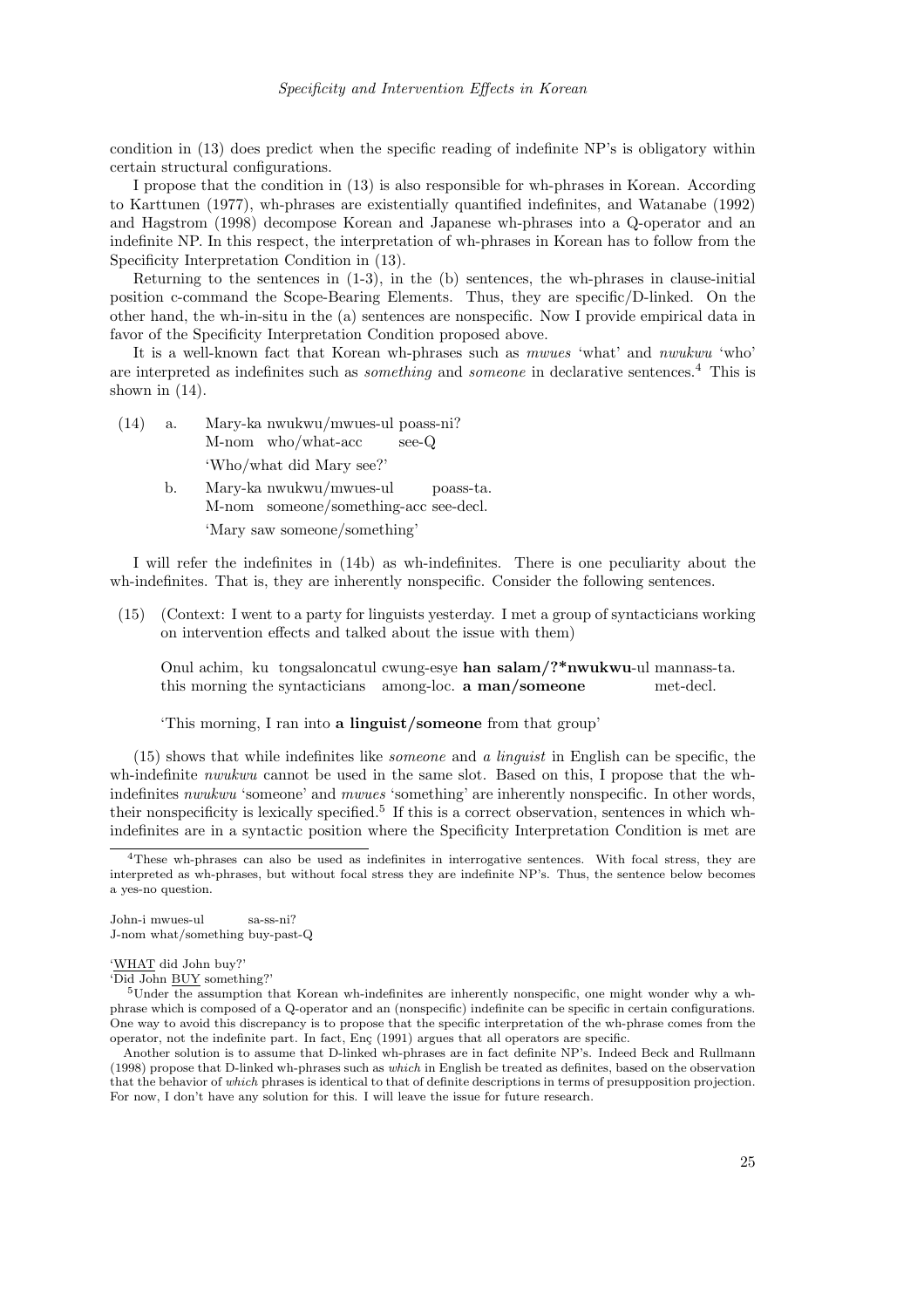expected to be ungrammatical; the condition forces the wh-indefinites to be specific. However, since they are inherently nonspecific, a semantic incompatibility will cause the ungrammaticality. Indeed, this expectation is borne out.

- $(16)$  \*? Nwukwu-lul<sub>i</sub> Mary-man  $t_i$  mannass-ta. Someone-acc M-only met-decl. 'Only Mary met someone'
- $(17)$  Nwukwu-lul<sub>i</sub> Mary-ka t<sub>i</sub> mannass-ta. Someone-acc M-nom met-decl.
	- a. 'Mary met someone' (with ordinary intonation)
	- b. \* 'It is Mary who met (specific) someone' (focal stress on the subject)
- (18) a. [Mary-ka nwukwu-lul mannass-tako  $\vert_i$  amwuto  $t_i$  sayngkakhaci an-nun-ta. M-nom someone-acc met-comp anyone think neg-pres-decl. 'Nobody thinks that Mary met someone'
	- b. \* Mary-man [ nwukwu-lul<sub>i</sub> amwuto  $t_i$  mannaci an-ass-tako M-only someone-acc anyone meet neg-past-comp think-decl. ] sayngkakhan-ta. 'Only Mary thinks that nobody met someone'

In (16), the wh-indefinite *nwukwu* c-commands the focus phrase. Thus, it should be specific according to the Specificity Interpretation Condition, but it is inherently nonspecific. Thus, the sentence semantically crashes. In (17), with a normal intonation, the sentence is grammatical. This shows that the wh-indefinite can be interpreted as nonspecific in sentence-initial position when it has no SBE to c-command. Notice that the sentence doesn't have the specific reading. On the other hand, when the subject is assigned a focus with focal stress as shown in (17b), the wh-indefinite c-commands it and the indefinite should be specific. This causes the semantic crash.<sup>6</sup> The sentences in (18) are the declarative versions of the counterexamples in (9b) and (9c). In (18a), the wh-indefinite in the embedded object position does not c-command the NPI in the matrix subject position. Thus, it cannot be specific, and no incompatibility arises. On the other hand, the wh-indefinite in (18b) c-commands the NPI. Thus, the ungrammaticality of (18b) is expected.

In sum, I propose that the interpretation of indefinite NP's (including wh-phrases) in Korean depends on their syntactic position with respect to Scope-Bearing Elements in the sentence. In the next section, I will discuss the relation between the interpretation of wh-phrases and intervention effects.

# 4 Specificity/D-linking and Intervention Effects

In this section, I argue that the D-linking/specificity status of wh-phrases is closely related to intervention effects in Korean. I will show that if we adopt Pesetsky's (1987) original analysis, the intervention effects can be accounted for under Beck's (1996) original analysis without modifying it.

'It is Mary that met someone (nonspecific)'

 ${}^{6}$ In order for the sentence in (17) to yield the (17b) reading, the wh-indefinite must be in its base position and the subject must be assigned focal stress.

MARY-ka nwukwu-lul mannass-ta.

M-nom someone-acc met-decl.

Since the wh-indefinite in the object position does not c-command the focus phrase in the subject position, it is interpreted as nonspecific by default. This also confirms that my proposal is on the right track.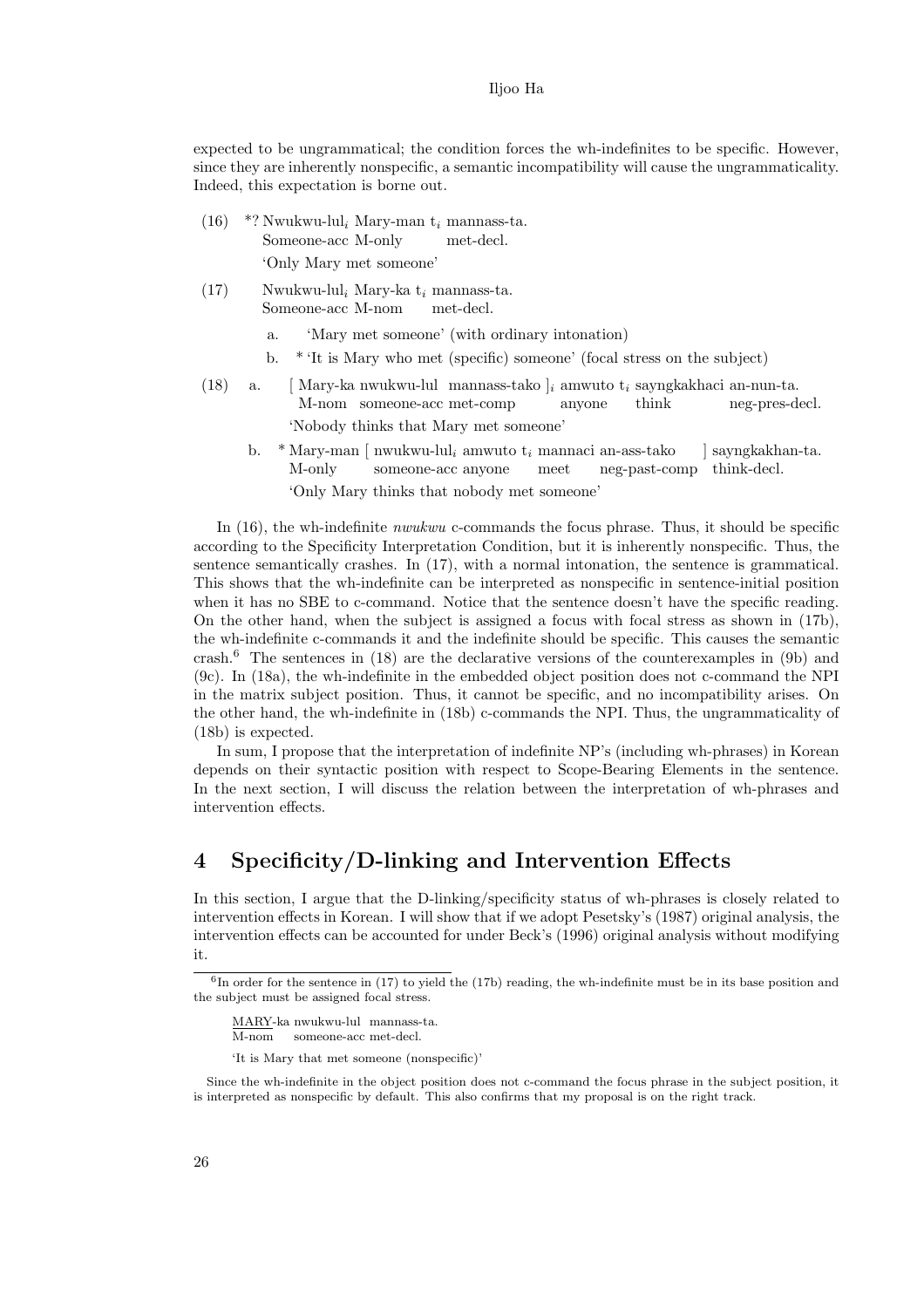### 4.1 D-linking/Specificity Matters

From the discussion so far, we obtain the following generalization: if a wh-phrase c-commands a SBE, it has a specific/D-linked interpretation and the sentence is grammatical. On the other hand, if a wh-phrase does not c-command a SBE, it has a nonspecific/non-D-linked reading and the sentence is ungrammatical. Based on this observation, I propose that a D-linked/specific wh-phrase is indifferent to intervention effects. In other words, a D-linked/specific wh-phrase is not subject to Beck's MQSC. To support my proposal, I show that even if a wh-phrase is in situ (thus, it is within the scope of a SBE), the sentence will turn out to be grammatical when the wh-phrase is forced to be D-linked/specific by context or by an overt phrase. There are two cases to consider.

First, the verb ccikta 'choose, select, vote for' is one of the verbs that forces D-linking. To choose something/someone means that you choose a certain member from a pre-established set. And in this case, suddenly the sentence becomes grammatical. Compare (a) with (b) in (18-20).

- (19) a. \* Amwuto nwukwu-lul poci an-ass-ni? Anyone who-acc see neg-past-Q 'Who didn't anyone see?'
	- b. Amwuto nwukwu-lul ccikci an-ass-ni? Anyone who-acc choose neg-past-Q 'Which one didn't anyone choose/select/vote for?'
- (20) a. \* Mary-to nwukwu-lul po-ass-ni? M-also who-acc see-past-Q? 'Who did Mary also see?'
	- b. Mary-to nwukwu-lul ccik-ess-ni? M-also who-acc choose-past-Q 'Which one did Mary also choose?'
- (21) a. \* Mary-man nwukwu-lul po-ass-ni? M-only who-acc see-past-Q 'Who did only Mary see?'
	- b. Mary-man nwukwu-lul ccik-ess-ni? M-only who-acc choose-past-Q 'which one did only Mary choose?'

Second, the phrase *i salam/kes-tul cwung-eyse* 'among these people/things' explicitly makes the wh-in-situ D-linked. Compare (a) with (b). The (b) sentences are grammatical with this phrase.

- (22) a. \* Amwuto nwukwu-lul coahaci an-ni? Anyone who-acc like neg-Q 'who doesn't anyone like?'
	- b. I Among these salam-tul cwung-eyse amwuto nwukwu-lul coahaci an-ni? people anyone who-acc like neg-Q 'Among these, which one doesn't anyone like?'
- (23) a. \* Mary-to mwues-ul sa-ass-ni? M-also what-acc buy-past-Q? 'What did Mary also buy?'
	- b. I Among these things kes-tul cwung-eyse Mary-to mwues-ul sa-ss-ni? M-also what-acc buy-past-Q 'Among these things, which one did Mary also buy?'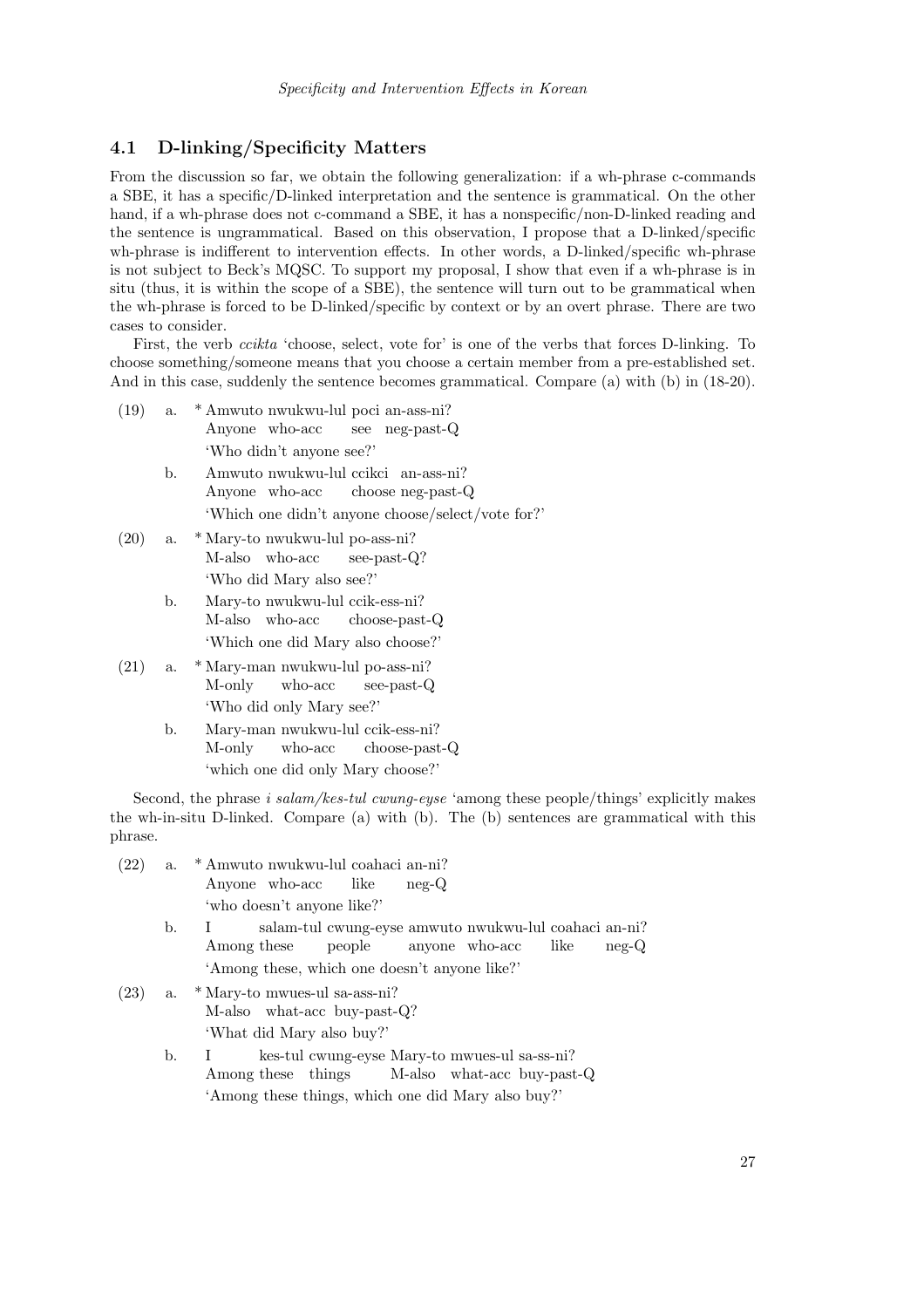- (24) a. \* Mary-man mwues-ul sa-ss-ni? M-only what-acc buy-past-Q 'What did only Mary buy?'
	- b. I Among these things, kes-tul cwung-eyse Mary-man mwues-ul sa-ss-ni? M-only what-acc buy-past-Q 'Among these things, which one did only Mary buy?'

The above data support my proposal that a D-linked/specific wh-phrase in Korean does not show intervention effects at all. In the next section, I provide a syntactic analysis for my proposal.

### 4.2 Movement, Binding and Obligatory Reconstruction

Two approaches have been proposed regarding the assignment of scope to wh-in-situ. One is that they undergo movement at LF to the Spec of CP (cf. Huang 1982). The other approach is that a question has an abstract Q morpheme and it directly binds wh-in-situ (cf. Baker 1970). Utilizing both approaches, Pesetsky (1987) argues that D-linked wh-phrases are bound in situ by Q while non-D-linked wh-phrases undergo LF movement. Since intervention effects in Korean are sensitive to the D-linking status of the wh-phrases, it is expected that an analysis that incorporates Pesetsky's idea into Beck's (1996) MQSC should account for the counterexamples in (9b) and (9c). In this section, I show that this expectation is borne out.

First consider the following sentences.

| (25) | а. | * Amwuto mwues-ul saci an-ass-ni? $(=1a)$<br>anybody what-acc buy neg-past-Q<br>'What didn't anybody buy?'                                                            |
|------|----|-----------------------------------------------------------------------------------------------------------------------------------------------------------------------|
|      | b. | Mwues-ul, amwuto $t_i$ saci an-ass-ni?<br>What-acc anybody buy neg-past-Q<br>'Which one doesn't anyone buy?'                                                          |
| (26) | a. | Mary-man   nwukwu-lul <sub>i</sub> amwuto t <sub>i</sub> mannaci an-ass-tako   sayngkakha-ni?<br>M-only<br>who-acc<br>anyone meet-neg-past-comp<br>think-Q<br>$(=9c)$ |
|      |    | 'Who is the one that only Mary thinks that nobody met?'                                                                                                               |
|      | b. | $[Q_i \dots]$ SBE (focus phrase) $[wh_i \dots SBE(NPI) \dots t_i \dots]]$                                                                                             |
| (27) | a. | * Mary-ka nwukwu-ul mannass-tako $_i$ amwuto $t_i$ sayngkakhaci an-ni? (=9b)<br>met-comp anybody think neg-Q<br>who-acc<br>M-nom                                      |
|      |    | 'Who doesn't anyone think that Mary met?'                                                                                                                             |

b.  $[Q_{LF} [C_{P} \dots w h_{LF} \dots]_j]$ RR  $[$  SBE  $(NPI) \ldots t_j \ldots]$ ]

(25a) and (25b) are ordinary simple sentences. (25a) is ungrammatical since the NPI blocks the LF movement of the wh-phrase. (25b) is grammatical since nothing intervenes between the LF trace of the wh-phrase and its landing site. It is assumed that the scrambled element does not reconstruct to its base position. (26a) is a counterexample to Beck's proposal; since the focus phrase in the matrix subject position blocks the LF movement of the wh-phrase in the embedded clause, the sentence should be ungrammatical, yet it is grammatical. However, with the Specificity Interpretation Condition and Pesetsky's D-linking analysis, we can now account for the grammaticality of the sentence. Since the wh-phrase in (26a) c-commands the SBE, it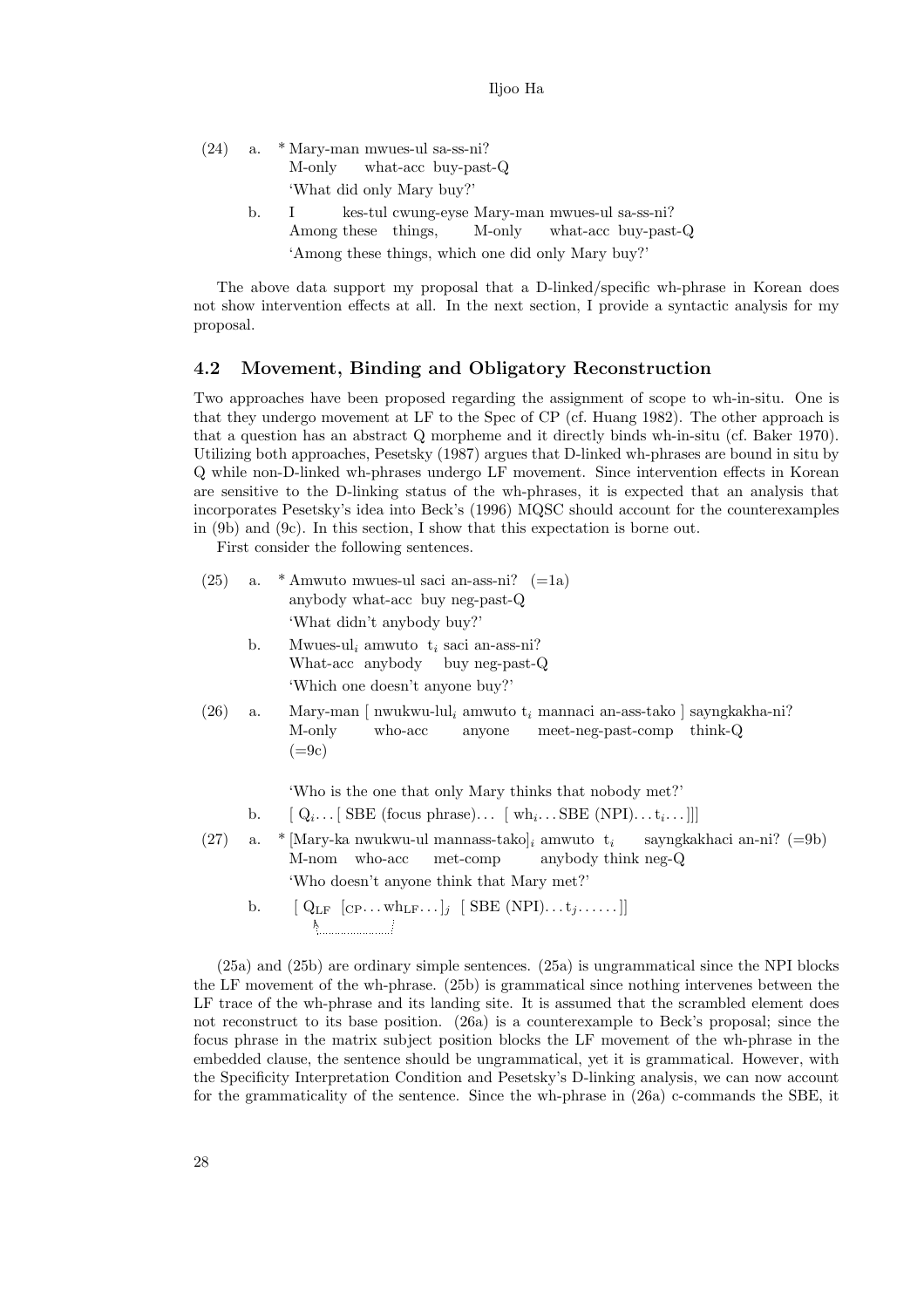is specific/D-linked. Thus, the wh-phrase acquires its scope via binding. Since Beck's MQSC is only sensitive to LF movement, the sentence does not violate the MQSC at all. If wh-phrases are D-linked, their surface positions with respect to SBE's do not matter.

Now, let's see whether the D-linking analysis accounts for (27), which is another counterexample to Beck's proposal. In (27), all of the embedded CP scrambles to sentence-initial position. In this case, the embedded wh-phrase is not D-linked/specific, since the wh-phrase cannot ccommand the NPI in the matrix subject position. It is embedded too deeply. Thus, the embedded wh-phrase undergoes LF movement. Under Beck's assumption that scrambled elements do not reconstruct, the LF representation of (27a) will be (27b). And this representation obviously creates a problem for the current analysis in that there is no intervener between the LF trace and the wh-phrase in the Spec of the matrix CP. The ungrammaticality of the sentence is unexpected under Beck's current proposal.

To account for the ungrammaticality without any modification of Beck's MQSC and Pesetsky's D-linking analysis, we have to assume that NP-scrambling is different from clausal (CP) scrambling in terms of reconstruction. That is, clausal scrambling must reconstruct while phrasal scrambling need not. In this case, two options are available.

- (28) a. [Nwukwu-lul<sub>LF</sub> [Mary-ka  $t_{LF}$  mannass-tako ]<sub>i</sub> amwuto(SBE)  $t_i$  sayngkakhaci an-ni?  $\overline{a}$  $\overline{a}$  $\overline{a}$ RR% %
	- b. [ Nwukwu-lul<sub>LF</sub> t<sub>CP</sub> amwuto(SBE) [<sub>CP</sub> Mary-ka t<sub>LF</sub> mannass-tako] sayngkakhaci an-ni? % % ¼ ¼

 $(momentum > reconstruction)$ 

- (29) a. [ tCP amwuto (SBE) [CP Mary-ka nwukwu-lul mannass-tako ] sayngkakhaci an-ni? %  $\lambda$ ¼ ¼
	- b. [Nwukwu-lul<sub>LF</sub> amwuto(SBE) [Mary-ka t<sub>LF</sub> mannass-tako] sayngkakhaci an-ni?  $\overline{a}$  $\overline{a}$ RR% %

(reconstruction > movement)

In (28), at LF, the embedded (non-D-linked) wh-phrase undergoes movement to the Spec of CP and then the rest of the embedded clause reconstructs. Or, as in (29) the order can be reversed. But, importantly, the LF traces of the wh-phrases in both cases are within the scope of the SBE amwuto. Thus, the sentence is ungrammatical.

To show that this approach is not an ad hoc solution, I show that the reconstruction effect of clausal movement is attested cross-linguistically. According to Arregi (2003), there are two types of wh-movement in Basque.

- $(30)$  a. What you-think pentzate su [CP t<sup>1</sup> idatzi rabela Jonek ]? written has Jon 'What do you think Jon wrote?'
	- b.  $\left[\right]_{CP}$  Se idatzi rabela Jonek] pentzate su t<sub>CP</sub>?

As in (30a), the wh-phrase se 'what' originating in an embedded clause can be extracted to sentence-initial position. Alternatively, the whole part of the embedded CP can be moved to sentence-initial position as in (30b). Both procedures mark the same scope for the wh-phrase. Interestingly, while the phrasal (NP) wh-movement is allowed to cross the negation  $es$ , the clausal (CP) wh-movement is not.

 $(31)$  a. Who not has said Miren es tau esan Mirenek [CP t<sup>1</sup> jun danik ]? gone has 'Who didn't Miren say left?'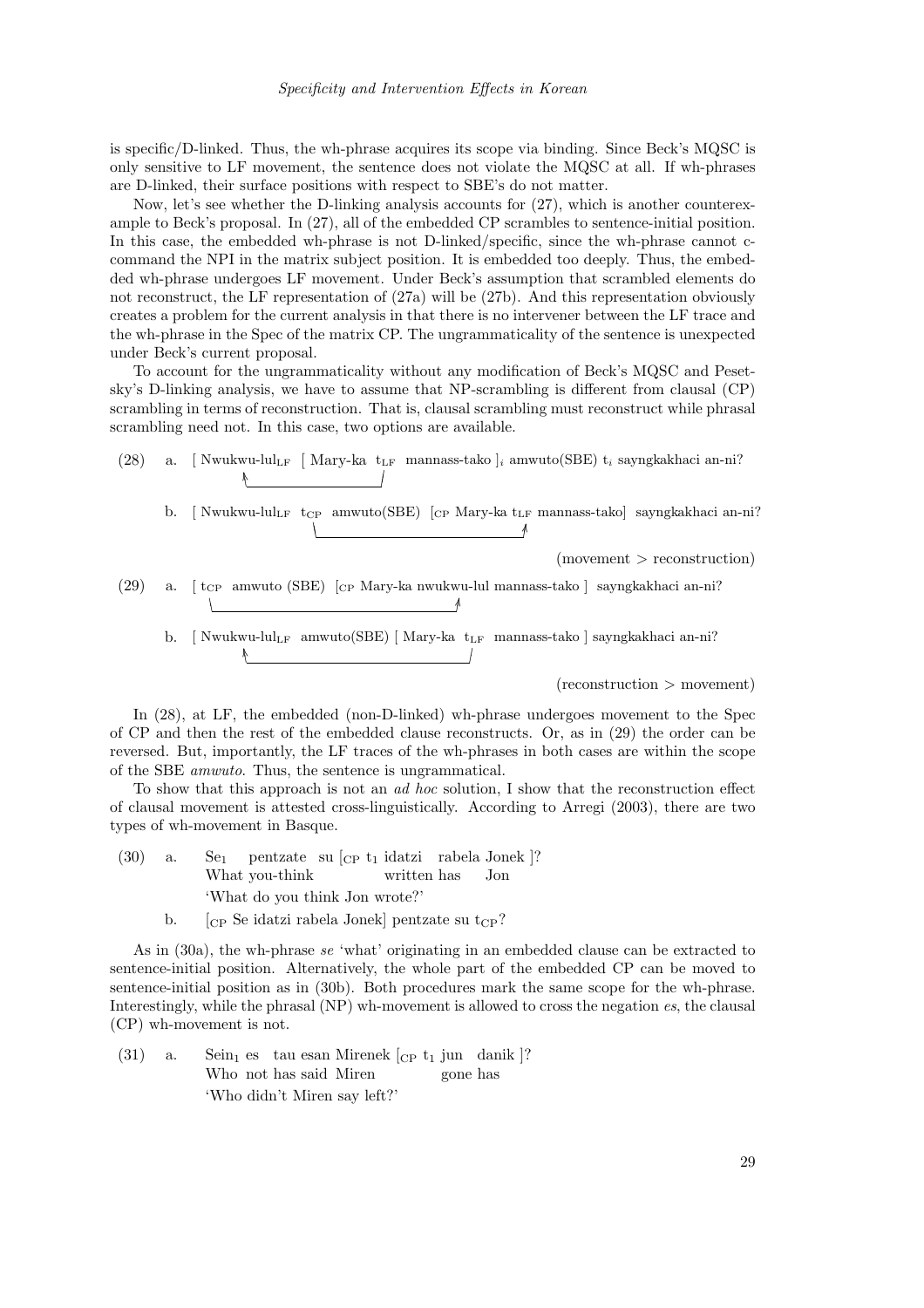b.  $*$   $\vert_{CP}$  Sein jun danik  $\vert$  es tau esan Mirenek t<sub>CP</sub>?

Based on this, Arregi (2003) argues that clausal pied piping must reconstruct and that the ungrammaticality of (31b) can be explained under Beck's (1996) MQSC analysis.

(32) LF of (31b):  $\left[ \text{ Sein}_1 \right]$  es tau esan Minerak  $\left[ \text{CP } t_1 \text{ jun } \text{danik } \right]$ who not has said Miren gone has

In (32), the LF-trace of the wh-phrase is within the scope of the negation. Thus, this violates Beck's MQSC. Arregi (2003) attributes the obligatory reconstruction property of clausal pied piping to his hypothetical semantic condition that traces can only be of type e. In other words, when a syntactic object moves, the object obligatorily reconstructs if its trace cannot be interpreted as a variable over individuals. Otherwise, it would violate the condition above. Obviously, the CP-scrambling in Korean and the CP-movement in Basque leave variables. But their variables are not over individuals but over propositions. Thus, their reconstructions are obligatory.

### 5 Summary

In this paper, I have provided two potential counterexamples to the proposals put forth in Beck (1996) and Beck and Kim (1997). I argued here that, with two additional syntactic assumptions, the counterexamples can be accounted for under Beck's analysis without modifying her original idea that a QUIB is a barrier that blocks LF movement of wh-in-situ.

First, Korean wh-phrases such as mwues 'what' and nwukwu 'who' can be either specific/Dlinked or nonspecific/non-D-linked based on their syntactic positions with respect to Scope-Bearing Elements. Second, unlike NP-scrambling, clausal scrambling must reconstruct.

I have observed that specific/D-linked wh-phrases do not induce intervention effects at all. I attributed this fact to Pesetsky (1987). Since specific/D-linked wh-phrases get their scopes via (unselective) binding, they are not subject to a movement-oriented constraint such as the MQSC. There was one sentence whose ungrammaticality is unexpected under Pesetsky's and Beck's analyses. In the sentence, the whole embedded clause scrambles across the QUIB in overt syntax and this configuration does not violate Beck's MQSC. I proposed that clausal scrambling must reconstruct and provided cross-linguistic evidence from Basque.

I would like to point out two things to clarify my argument. First, as briefly mentioned in Section 3, the Specificity Interpretation Condition affects only a wh-phrase with a particular structural configuration. In other words, this condition is not the only way for wh-phrases in Korean to get a specific/D-linked reading. Specificity can be also assigned contextually or lexically.<sup>7</sup>

Second, even though Pesetsky's (1987) adoption of Heim's (1982) unselective binding analysis for D-linked wh-phrases has been criticized recently, (c.f. Reinhart 1998) I believe my main point here is not affected by the criticism. The reason why I adopt Pesetsky's analysis is that it is the original work that argues that D-linked wh-phrases should be distinguished from ordinary whphrases in terms of the scope-taking mechanism. In this respect, I believe that whatever proposals

Etten chayk-ul ilkoiss-ni? Which book-acc read-Q

- a. 'which book are you reading?'
- b. 'what kind of book are you reading?'

In this respect, its interpretation is also dependent on discourse.

<sup>&</sup>lt;sup>7</sup>It is assumed that Korean *etten* 'which' is a lexically D-linked wh-phrase. However, it is ambiguous between a 'which' reading and a 'what kind of' reading.